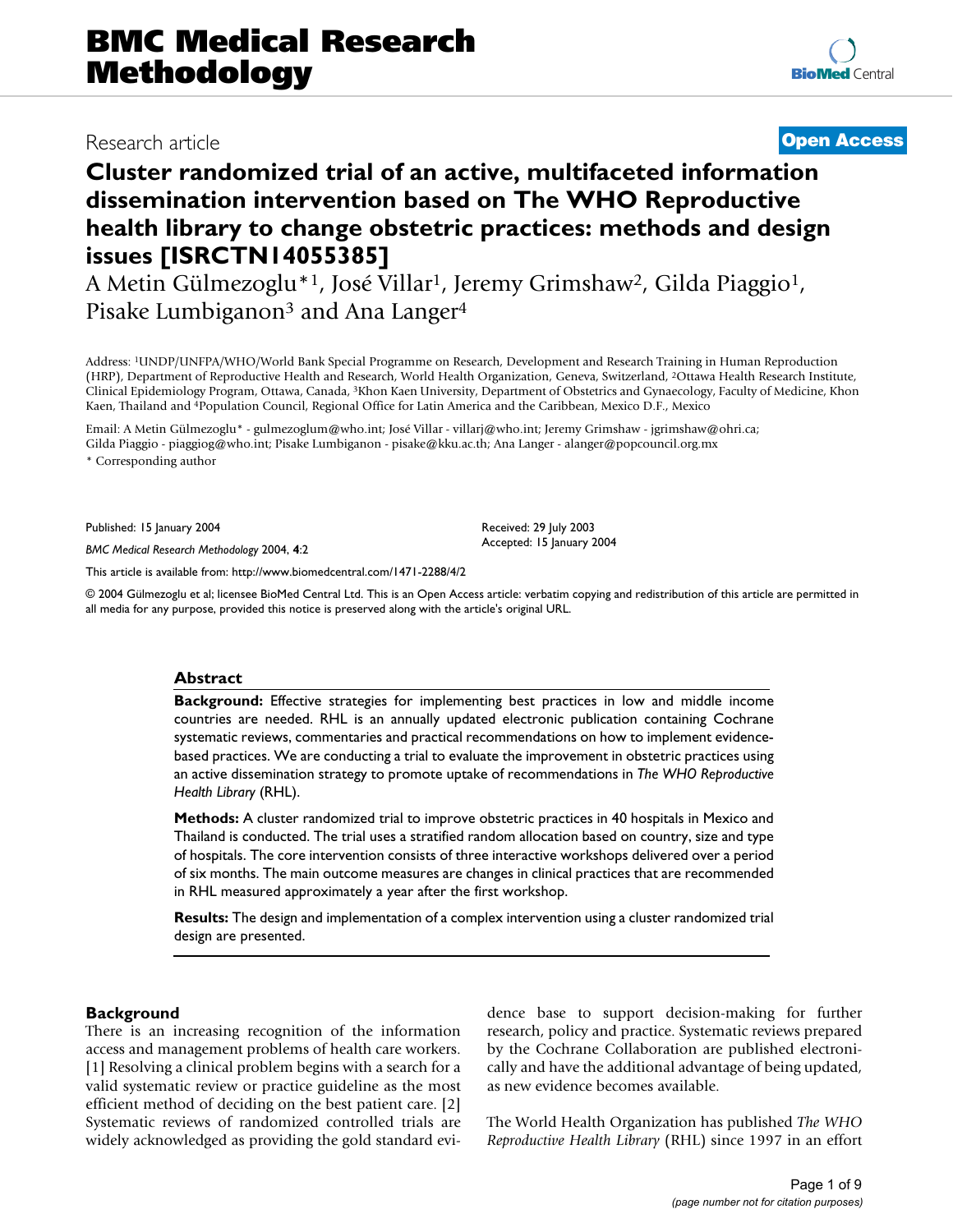to provide access to the most reliable and up-to-date information to health care workers in developing countries. [3] This annually updated database includes predominantly Cochrane systematic reviews that are relevant to reproductive health problems faced in low-income countries together with commentaries written by experts familiar with under-resourced settings, short practical guidance documents and implementation aids (such as educational videos) to facilitate the implementation of recommended practices. RHL is published in English and Spanish with new topics added and updated topics revised on an annual basis. The sixth issue of RHL published in 2003 contains 79 Cochrane reviews.

Initiatives such as RHL should address some of the information access and management difficulties faced by physicians. However they are unlikely, by themselves, to lead to significant improvements in performance, as health care workers have limited time to read reviews and guidelines and many changes in behaviour require organisational changes. There is evidence that passive dissemination of information is unlikely to lead to improvements in health care performance. [4] Active interventions with components ranging from simple reminders given to clinicians, to complex multi-faceted interventions have been tested in diverse settings to improve clinical practices. While there is no single intervention that works under all conditions, most interventions may yield modest to moderate improvements in some settings. [5] Interventions with several components (multi-faceted) seem to have a higher chance of improving practices as more barriers can be addressed and overcome with different components. [6]

The objective of the study is to evaluate the improvement in obstetric practices using an active dissemination strategy to promote uptake of recommendations in *The WHO Reproductive Health Library* (RHL). We hypothesized that equipping health care workers with the skills and knowledge to use systematic reviews will improve their practices.

# **Study settings**

Maternity units of hospitals with sufficient number of deliveries (> 1000 deliveries/year) to enable measurement of the outcomes, not associated directly with a university or other academic/research department were eligible to participate. In Mexico all state and social security hospitals in the Mexico City municipal area were approached. Twenty-two out of 34 eligible and approached hospitals participated. In Thailand, all hospitals in the Northeast province except one agreed to participate in the trial (n = 18). About 2/5ths of Thailand's population lives in the Northeast province (Figure [1](#page-2-0)).

The characteristics of the hospitals in the two countries are quite different (Table [1](#page-3-0)). In Mexico, the hospitals are all urban, cosmopolitan, and doctors provide the care to a large extent. There are two hospital systems, one state hospital system and the social security system. The social security system has two components providing health care to formal-sector workers, their families and to government workers and their families. We thought that the two system hospitals (state federal hospitals and social security hospitals) may differ somewhat in their characteristics and response to the intervention and stratified accordingly. In Thailand, the hospitals are in small towns and midwives usually provide the routine obstetric care. In general, Thai hospitals have fewer doctors and are without written guidelines on management of specific obstetric problems or well-defined continued medical education programmes.

# **Methods**

# *Study design*

The study has a stratified cluster randomized trial design. Cluster randomized trials provide both practical and methodological advantages for implementation studies especially when the intervention requires policy changes and the intended effect is at the institutional level. [7] Some RHL recommended practices require organisational change (such as policy of allowing companions to women in labour) and need to be implemented at the hospital (cluster) level. Cluster randomization using hospitals as the unit of allocation reduces contamination between groups. It is easier to deliver the intervention (workshops) to a group at the hospital level (unit) than to selected individuals working within the same unit. Also, by focusing on the whole staff (head of department, consultants, trainees, and midwives) one can utilise group dynamics and peer pressure, which may facilitate the adoption of recommended practices.

Cluster randomized trials, however, are less efficient statistically than individually randomized trials because the responses of individuals in a cluster tend to be more similar (intracluster) than those individuals in different clusters (intercluster). The sample size required is accordingly larger and the analysis techniques have to be adjusted by the level of association among members of the cluster (intracluster correlation coefficient). [8] However, when inferences are at the cluster level, 'the study could be regarded, at least with respect to adopting an approach to the sample size estimation and analysis, as a standard clinical trial'. [9]

We collected hospital baseline information on factors likely to be associated with the outcomes such as the number of deliveries per year, number of professional staff relative to size, referral status and the distance to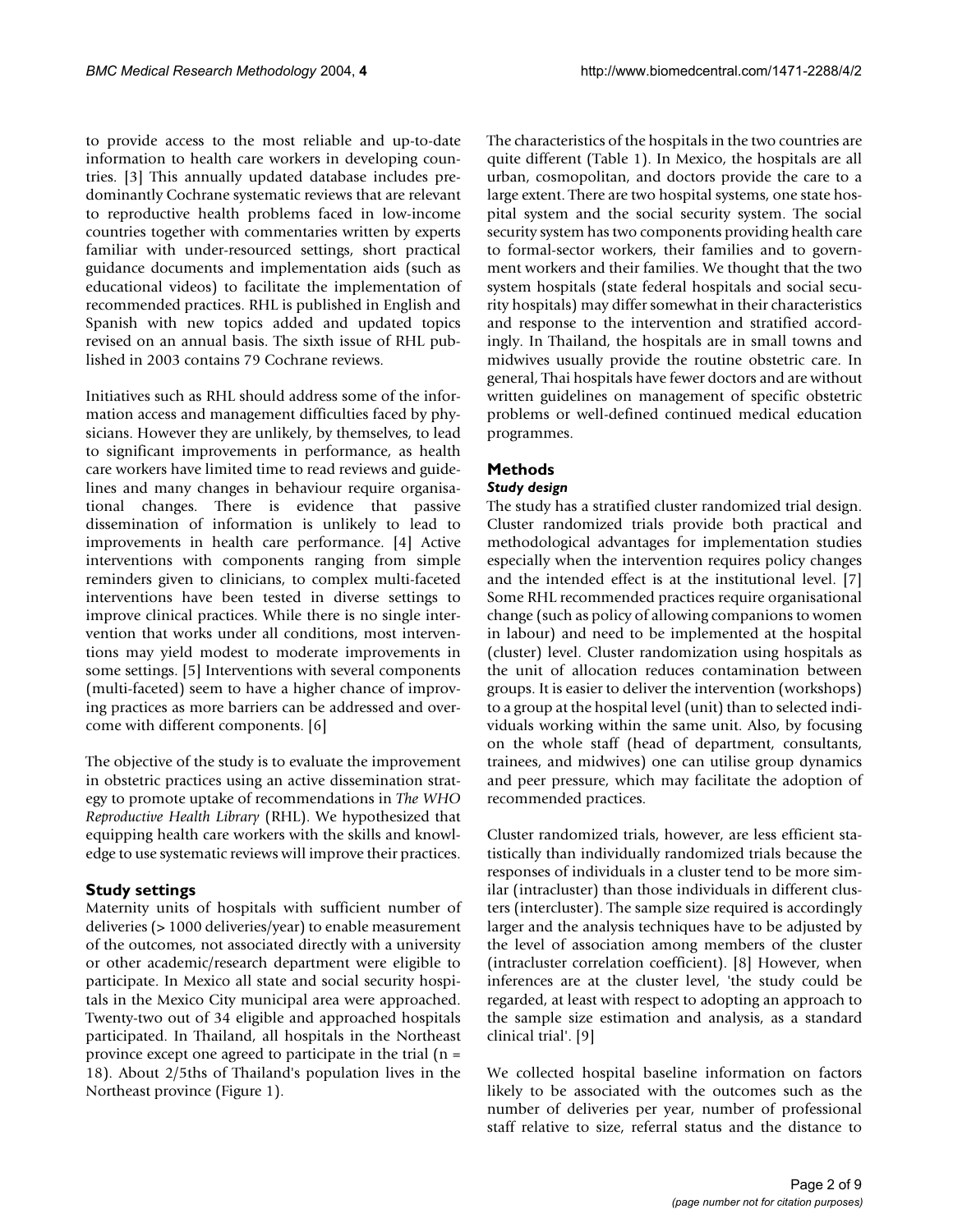<span id="page-2-0"></span>

# Flow chart of the trial design and random random allocation (because of bui **Figure 1** lding renovation in the maternity) allocation (\* In Mexico one hospital in large-social security stratum withdrew after

Flow chart of the trial design and random allocation (\* In Mexico one hospital in large-social security stratum withdrew after random allocation (because of building renovation in the maternity). Another hospital that consented to participate that belonged to the small-state stratum was randomized;  $I =$  Intervention,  $C =$  Control)

university hospitals. We discussed which of these had to be controlled for in the design, deciding finally that country, type and size of hospital captured most of the variation of these factors.

We then debated whether the design should be a matched-pair design or a stratified design. In the former, two hospitals with similar pre-defined characteristics assumed to be correlated with the outcome are paired and then one hospital of the pair is randomly allocated to the intervention, while the other hospital of the pair receives the control. The stratified design is a generalisation of the matched-pair design in which hospitals are grouped into homogeneous groups or strata according to the predefined characteristics, and then they are randomly allocated, within each stratum, to the intervention or the con-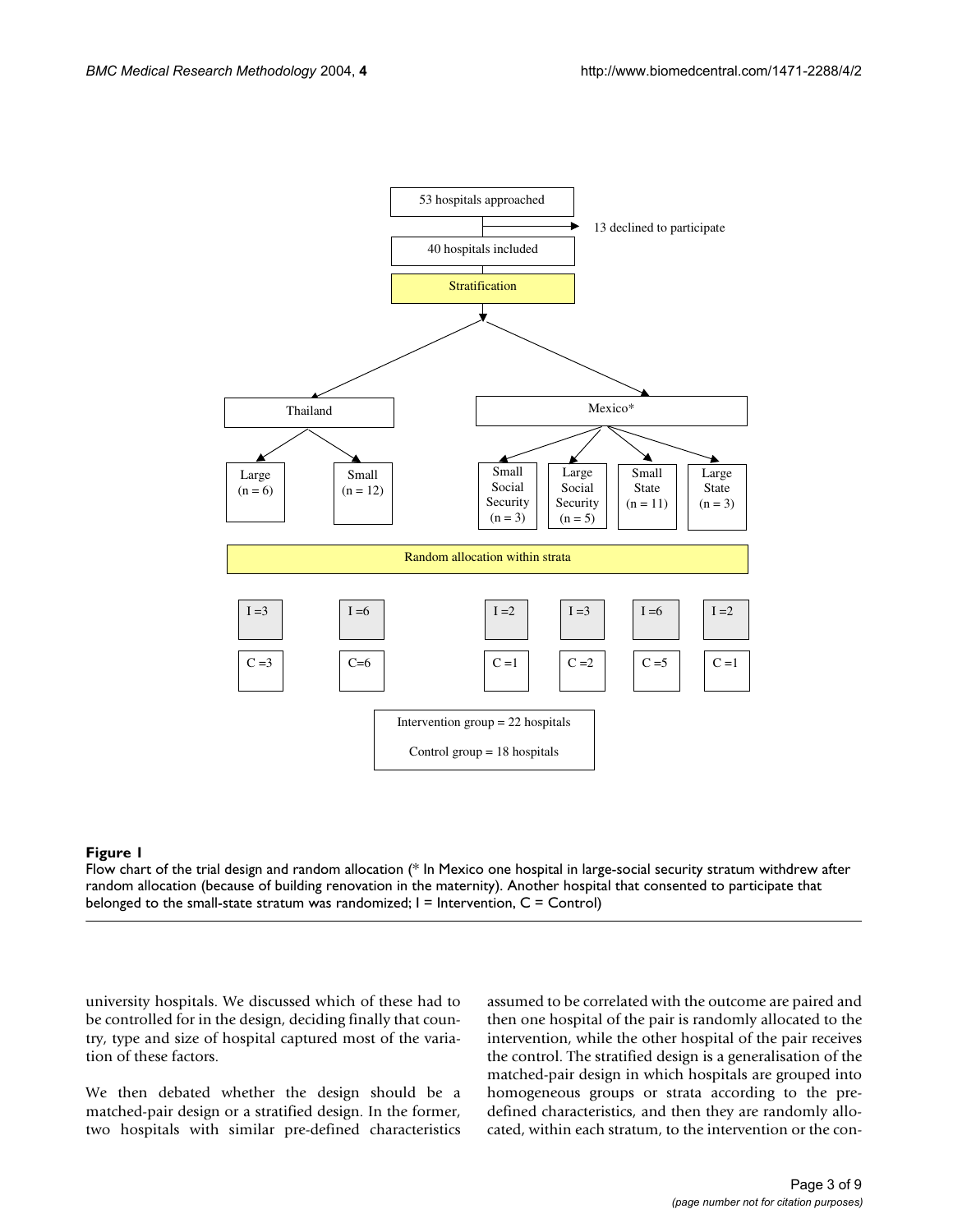| Country  | <b>Stratum</b> | Type / size             | Number of<br>hospitals | Mean number of<br>deliveries (range)/<br>year / hospital | Number of hospitals with<br>guidelines available | Number of hospitals with<br>continued education<br>programme present |
|----------|----------------|-------------------------|------------------------|----------------------------------------------------------|--------------------------------------------------|----------------------------------------------------------------------|
| Mexico   |                | Social security / small |                        | 3334 (2050-4951)                                         |                                                  |                                                                      |
|          |                | Social security / large |                        | 9886 (5964-17670)                                        |                                                  |                                                                      |
|          |                | State / small           | п                      | 3112 (1307-4458)                                         |                                                  |                                                                      |
|          |                | State / large           |                        | 6428 (5019-7244)                                         |                                                  |                                                                      |
| Thailand |                | State / small           | 12                     | 3249 (1500-4000)                                         |                                                  |                                                                      |
|          | 6              | State / large           | 6                      | 6688 (5200-10000)                                        |                                                  |                                                                      |

#### <span id="page-3-0"></span>**Table 1: Hospital strata and characteristics**

<span id="page-3-1"></span>**Table 2: Situations in which the matched-pair design is (or might be) better and those in which the stratified design is (or might be) better (shading indicates the situations prevailing in our study)**

| <b>Matched pairs better</b>                                                  | <b>Stratified better</b>                                                                                                 |  |  |
|------------------------------------------------------------------------------|--------------------------------------------------------------------------------------------------------------------------|--|--|
|                                                                              |                                                                                                                          |  |  |
| Large variation between pairs with respect to baseline risk                  | Within-stratum variation small compared to between-stratum variation                                                     |  |  |
| High matching correlation                                                    | Small matching correlation within strata                                                                                 |  |  |
| No individual level analysis desired                                         | Analysis at individual level desired <sup>(2)</sup> (interactions of interventions with age, gender,<br>medical history) |  |  |
| Homogeneity of effect can be assumed across pairs                            | Heterogeneity of effect across strata possible                                                                           |  |  |
| No drop-outs expected                                                        | Individual hospitals may drop out                                                                                        |  |  |
| Medium number of clusters (20 to 40, so as to have 10-20 well-matched pairs) | Large number of clusters (perhaps >30 or >40 depending on the number of strata)                                          |  |  |
| Calculation of ICC <sup>(1)</sup> needs special assumptions                  | Calculation of ICC straightforward                                                                                       |  |  |

 $(1)$  ICC – intracluster correlation coefficient  $(2)$  Only as secondary analysis in our study

trol group. The situations in which one or the other design is better or might be a choice, and which situation prevailed in our study, are described in Table [2.](#page-3-1)

We decided to use the stratified design because the initial analysis of hospital characteristics – country and type and size of hospital – indicated that the gain in power achieved by matching would not compensate the loss of power resulting from the reduction in the degrees of freedom. This is because the pairs based on these variables were not very distinct and they were not likely to achieve more balancing between arms of the potentially important factors at baseline than that achieved by the stratified design. For example, with regard to the annual delivery rates three of the pairs would be 3000–3000, 3344–3600 and 3600–3743. When the pairs are not clearly distinct as in our case, pairing would result in a low matching correlation, which is a measure of the (in) effectiveness of pairing and can be regarded as the standard Pearson correlation computed over the paired clusters. [8]

In addition, we wished to allow for heterogeneity of the effect across strata (intervention by strata interaction) and for the possibility of hospital dropouts. The number of hospitals (40) was reasonably large. Analysis at individual level was not essential, which would have allowed the choice of the matched-pair design, but analysis at cluster level is also compatible with the stratified design.

Finally, the estimation of the intracluster correlation coefficient (ICC) requires an estimate of the between-cluster and of the within-cluster variance. In a matched-pair design, the former is completely confounded with the intervention effect and cannot be estimated without making the assumption of no intervention effect or other special assumptions. On the other hand, the estimation of the ICC is straightforward with the stratified design and we would contribute with ICC estimates for our outcomes, which would be useful for future experiments in this field.[9]

After these considerations, we decided on a stratification by country, type of hospital and size, with six strata overall, two in Thailand and four in Mexico (Table [1\)](#page-3-0).

#### *Random allocation*

The random allocation sequence was produced centrally by WHO in Geneva, assigning hospitals at random in each stratum shown in Table [1](#page-3-0) to one of the two arms (intervention or control), in equal numbers. For each stratum, random permutations were produced using a SAS<sup>®</sup> random number generator, with the starting number taken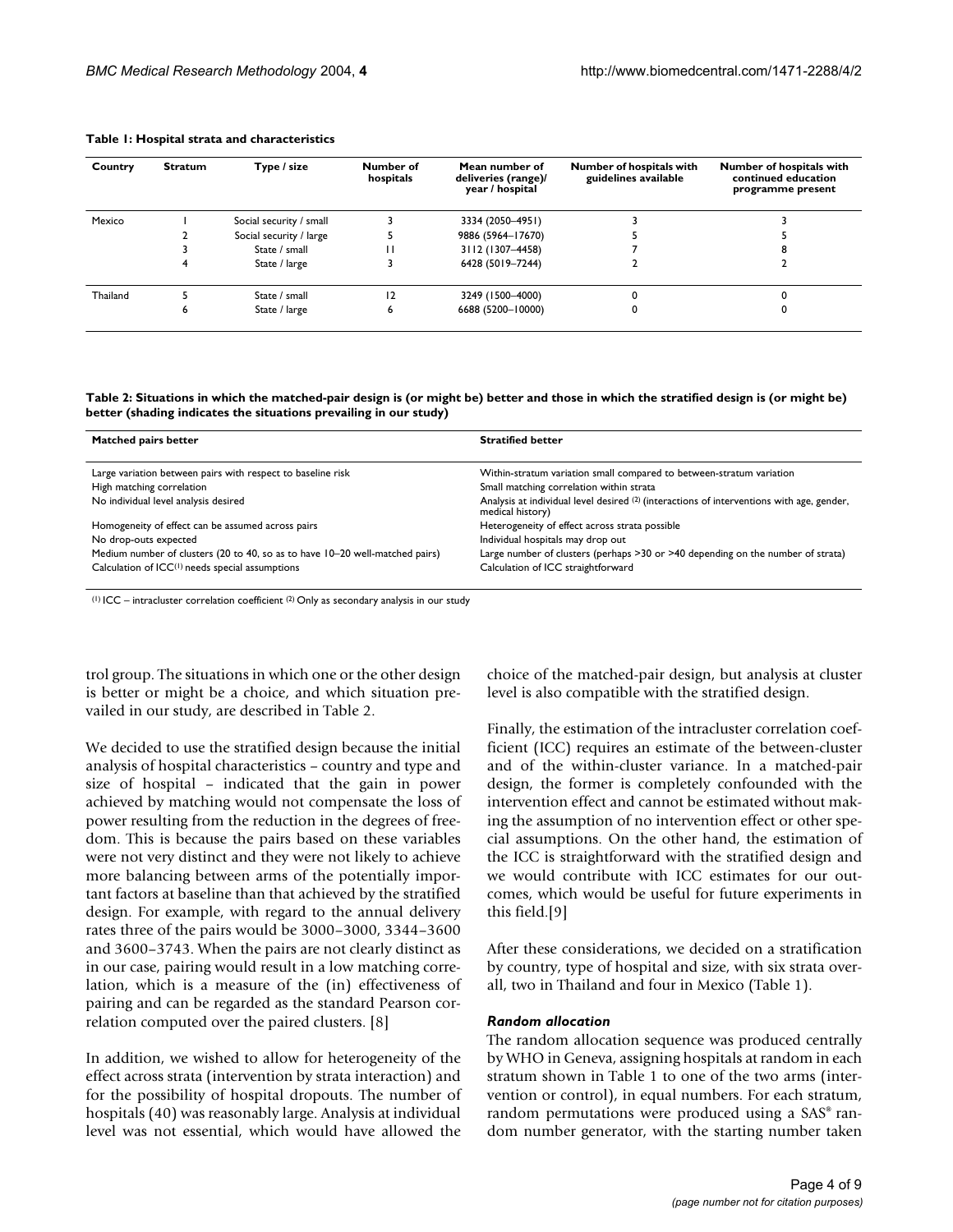independently for each stratum. The allocation was concealed until knowledge of the assignment was required operationally to implement the intervention. Thus, country investigators were informed of the allocation status of the hospitals after collection of baseline data, when the first intervention workshop had to be organized.

One hospital was excluded after randomization but before any intervention was conducted due to the maternity ward renovation which reduced the number of deliveries substantially. Another hospital (that happened to belong to another stratum) was included and randomized separately to replace this hospital.

## *Sample size / power calculation*

Since inferences, and therefore the analysis, are at the cluster level, sample size calculations are based on the cluster as the unit. [8]

The total number of units that could be enrolled within our collaborators' reach was between 36–40. To calculate the power we used standard formulae using the hospital as the unit of analysis, as indicated above. We calculated that with 40 hospitals we would have 90% power to detect a decrease in the (end-of-study) rate of use of episiotomy from 70% to 50% or an increase in the (end-of-study) rate of use of corticosteroids from 20% to 40% in a one-sided significance test at 5% level of significance. This calculation was based on the assumption that the variation in the prevalence of a practice across hospitals, measured by the standard deviation, is 20%, equal to the minimum difference to detect. This was arbitrary, since no baseline data were available. We used a one-sided significance test because we thought the intervention could only improve the rate of use of practices (in a direction corresponding to the recommendation). Our estimate is conservative because we assumed a completely randomized (cluster) design (without stratification), which is likely to require a larger sample size.

We planned to estimate the prevalence of a practice in a hospital based on a minimum of 100 women (cluster size). This number would provide a maximum error of estimation of 10% using a 95% confidence interval. For example, we estimated that about 10% of all women admitted to labour ward would have preterm babies (less than 37 weeks) and thus be eligible for corticosteroid administration. Therefore, we needed to collect data from 1000 women to have adequate precision for the hospital level estimates. For practical reasons we decided to collect data from 1000 women or for six months whichever is reached first in each unit.

#### *Intervention*

We planned a multifaceted intervention addressing perceived barriers to evidence based practice that included: meeting with hospital directors before intervention for their consent and support (to ensure organisational buy in); provision of the RHL, computers and printer in an accessible part of the labour ward/department (to ensure easy access to the RHL); identification of a hospital RHL coordinator (to help health care workers to use RHL and to maintain links with the research team in case of problems); RHL information materials (poster, short printouts) (to promote awareness in health care workers); and a series of interactive workshop delivered by a specialist (to teach principles of evidence based practice and use of the RHL). In these complex intervention trials it is important to identify all components of the intervention clearly as much as possible. We wanted to ensure that the intervention would be feasible in routine care settings and agreed that three workshops spread over a period of six months would be the maximum intensity intervention that could be delivered in a non-research setting (i.e. under normal circumstances). Each workshop had a different focus. Briefly, the first workshop focused on giving the information about the project, WHO's role, evidencebased decision-making and the description of RHL. The second workshop focused on RHL contents and the third on how to implement change.

Once the intervention was developed then the individuals to deliver the intervention were identified and trained in a workshop. The aim of the workshop was to ensure that in both countries the same standard intervention is followed in addition to training in the techniques of the workshops. We felt that the workshops needed to be conducted by obstetric consultants who would be respected by staff. The actual implementation was monitored through workshop checklists. In some large hospitals in Mexico the same workshop was repeated over a period of one or two days to capture staff who were in night duty or were not available for one of the workshops. The consultants were instructed to focus on the use of RHL rather than going into details of one particular topic. Nevertheless, it was expected that especially in the second workshops specific topics would be discussed due to the interactive nature of the workshops.

The control group did not receive any intervention. Those hospitals gave consent to participate in the trial and were told that they would receive the same intervention if the trial was successful. The computers and printers will be given to the control hospitals at the end of the trial regardless of the results.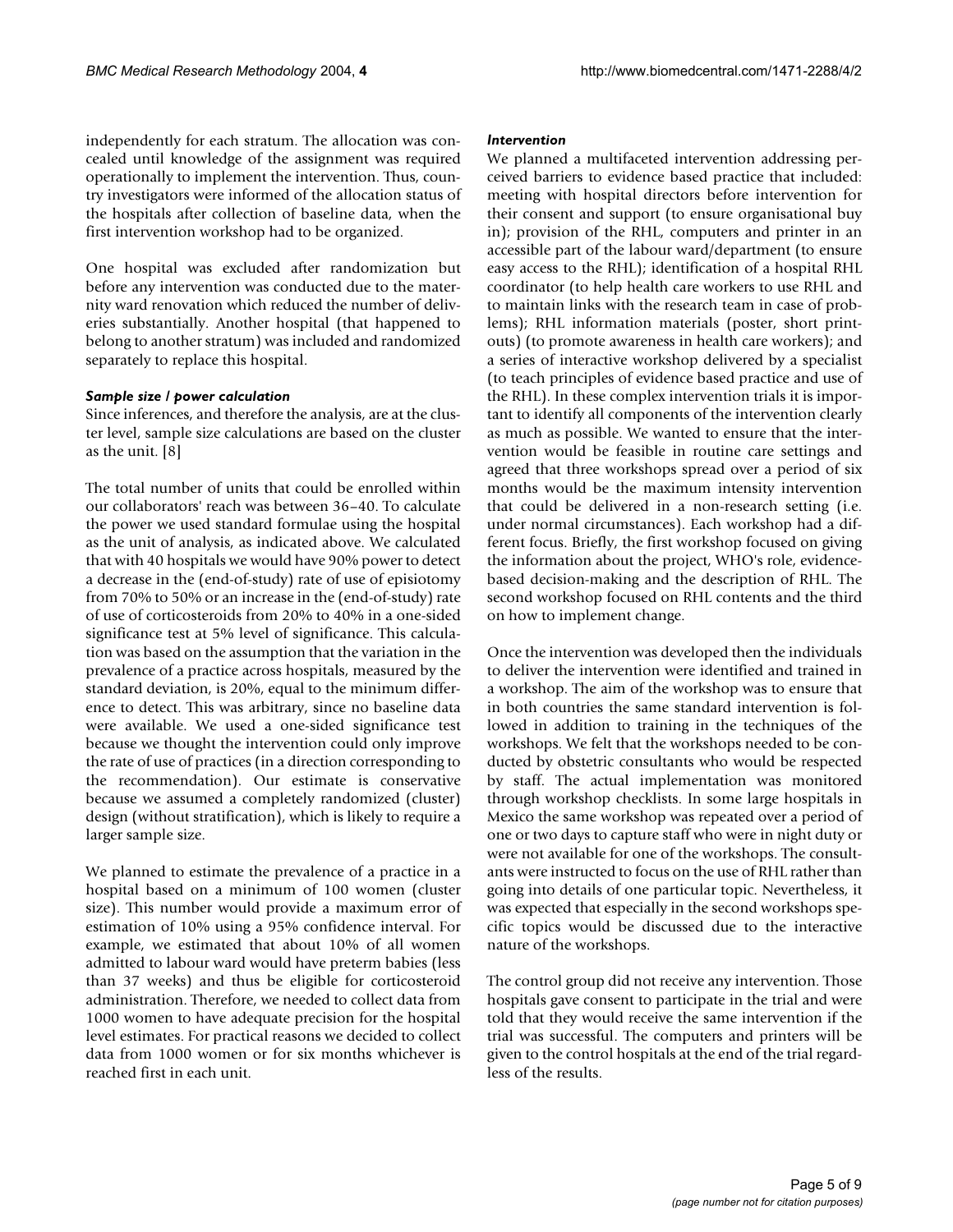### *Co-interventions*

Evidence-based medicine was becoming more widely known during the planning phase of the trial (1999– 2000). We expected that in the study sites there could be initiatives beyond our control that could influence the adoption of practices. In Thailand, health sector reforms and hospital accreditation programmes are being implemented across the country. In Mexico, there is growing recognition of evidence-based medicine and independent initiatives to improve obstetric practices are becoming more common especially in large cities. We hope to record these developments as much as possible and assess their effects in exploratory post hoc analyses.

The global passive dissemination of RHL to existing subscribers continued during the trial period in both countries. We avoided conducting active initiatives such as training workshops, seminars or presentations at the trial sites during the trial period.

#### *Outcomes*

Outcome measurements are taken at baseline (pre-intervention) and at the end of the study (post-intervention) to enable baseline performance to be accounted for during the analysis. Collecting baseline data strengthens the overall design of the study by allowing the evaluation of change in practices over time, assessment of a 'ceiling effect' in selected practices and assessing the imbalance of important prognostic variables between groups.

The end-of-study outcome assessments are made at 10–12 months after the first intervention workshop. This period was chosen arbitrarily but based on the argument that following an intervention delivered in a six-month period, a change should be demonstrable within the following 3–6 months to assess the effectiveness of the intervention.

Field workers not involved in the implementation of the trial collected outcome data. The data collection forms were completed in the postnatal wards mostly from hospital records. The mothers were consulted if there were missing information in the records. As of October 2003 all outcome data collection has been completed and data cleaning/entry are ongoing.

#### *Selection of outcomes*

The discussion on the choice of outcomes focused on measurement of knowledge, physician practices and health outcomes. If the practices for which increased utilization is important are known to be cost-effective, then it is not necessary to measure health outcomes when evaluating implementation strategies.[11] Measurement of knowledge on the other hand is not satisfactory because it does not relate to change in behaviour, which is the target of the intervention.

We therefore decided to focus on seven practices for which there is unequivocal evidence for benefit (or harm) based on the Cochrane reviews and the commentaries included in RHL No 4 published in 2001 (available when the intervention was ready to start) (Table [3\)](#page-6-0). These practices are heterogeneous and range from change of a drug (e.g. oxytocin for active management of the third stage of labour rather than another agent) to those that require organisational change within the units (e.g. labour companionship by 'doulas'). Therefore, the potential for change is likely to be different for different practices.[11]

#### *Analysis plan*

The analysis will be based on the hospital as the unit of analysis. All the units that provide information on outcomes will be included in the analysis as randomized. It is anticipated that for some practices the number of events may be too small to give precise estimates even with the sample size described above (e.g. magnesium sulfate for eclampsia).

Means and standard deviations or mean rates of baseline clinical data, as appropriate, will be calculated by country and arm. The change between the practice rate at 10–12 months and the baseline rates (before-after) will be calculated for each hospital. The mean change will be compared between countries and arms using analysis of variance techniques, perhaps after transformation of the proportions to the arcsine or logit or logarithmic transformation as appropriate. The model for analysis of variance will include terms for countries, strata within countries, arm and for significant interactions. Adjusted mean changes and 95% confidence intervals will be derived from an appropriate model.

However, the analysis of change has the limitation that baseline values are likely to be negatively correlated with change because hospitals with low percentages of a given desirable practice at baseline might improve more than hospitals with high percentages. Analysis of covariance allows the adjustment of the mean rates at 10–12 months by baseline rates and other baseline variables and has generally greater power to detect a treatment effect.<sup>[12]</sup> Therefore analysis of covariance will be used with covariates at the cluster level to obtain adjusted mean practice rates by arm and compare them. Possible confounders to be included in the analysis of covariance are existing clinical practice guidelines, continued medical education programme and the initial reception of the research team by the hospital staff. Interactions of arm by country and arm by strata will be explored, and if found, stratified analyses will be done. The interaction of arm by baseline will be examined to assess the validity of the analysis based on changes from baseline.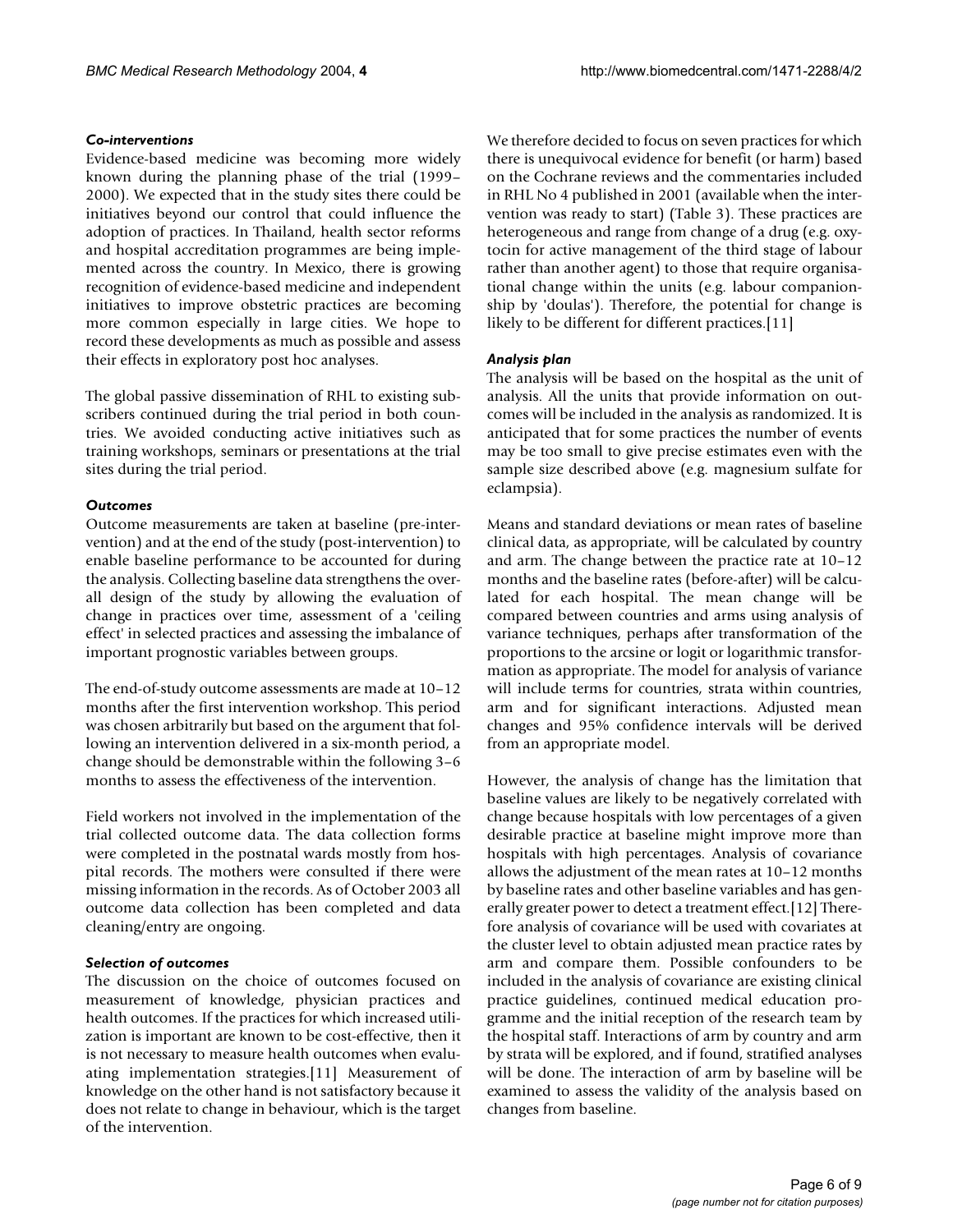<span id="page-6-0"></span>

|  | Table 3: Recommended practices in RHL |  |  |
|--|---------------------------------------|--|--|
|--|---------------------------------------|--|--|

| <b>Practice</b>                                   | <b>Desired outcome</b>                                              |  |
|---------------------------------------------------|---------------------------------------------------------------------|--|
| I. External cephalic version at term              | $\downarrow$ breech delivery, $\downarrow$ caesarean section        |  |
| 2. Social support during labour                   | $\downarrow$ caesarean section, $\uparrow$ satisfaction with labour |  |
| 3. Magnesium sulfate for women with eclampsia     | $\downarrow$ recurrent convulsions                                  |  |
| 4. Corticosteroids before preterm delivery        | $\downarrow$ neonatal death, respiratory distress syndrome          |  |
| 5. Selected episiotomy for nulliparous women      | $\downarrow$ perineal pain postpartum                               |  |
| 6. Active management of the third stage of labour | $\downarrow$ postpartum haemorrhage                                 |  |
| 7. Unrestricted breastfeeding on demand           | $\uparrow$ exclusive breastfeeding                                  |  |

The procedure described above will be applied in the analysis of the seven outcomes described in Table [3.](#page-6-0) We shall declare the intervention effective if statistical significance at the 5% level is demonstrated for the majority (four or more) of these outcomes. However, we also expect that the intervention 'holds at least a clinically relevant numerical edge over the control for those primary endpoints for which demonstration of statistical significance is not achieved.'[13] It is generally accepted that no adjustment for multiple endpoints is necessary under this scenario. [13]

An exploratory analysis will be considered to compare the practices between the group receiving active dissemination and the group with no intervention controlling for individual level covariates.

#### *Nested studies*

We conducted a survey of hospital staff to learn their sources of new information, the time they dedicated to reading and their knowledge of evidence-based medicine. We shall conduct interviews with RHL coordinators at the intervention hospitals and repeat the survey at the end of the trial to get more in-depth information about their experiences. We also plan to look at individual hospitals where certain practices may have been adopted to see if we can identify any context specific issues. We wish to capture the dynamics of the workshops and assess the reactions of the staff to the intervention as well as to the tool.

Each computer has a log file to indicate how many times the program is accessed. We shall analyse the log files as a proxy indicator of RHL use in the intervention hospitals, acknowledging that these may not relate directly to change in behaviour.

#### *Ethical approval and consent*

The study was approved by the Scientific and Ethical Review Group of the UNDP/UNFPA/WHO/World Bank Special Programme on Research, Development and Research Training in Human Reproduction (HRP) and the participating institutions. Responsible officers of the hospitals and the administrative bodies (i.e. Ministry of Health) were approached for giving consent to participate (consent at randomization level). We thought that it would be ethically permissible for a designated decisionmaker to seek and provide such consent on behalf of his or her constituents. [14] We did not obtain consent from patients because the intervention was not delivered to the patients and the data collection was from the records. The women were approached only for missing information.

#### **Discussion**

Although there is significant body of research in the area of the practice change, most focus on an intervention to improve one or two pre-defined practices. It is intuitively easier to tailor an intervention to change a single practice as the circumstances surrounding that practice can be more clearly addressed. There is little evidence about the effectiveness of strategies to promote the uptake of multiple evidence-based recommendations using resources such as the RHL in either developed or developing country settings. Furthermore, trials of complex dissemination and implementation interventions are much more heterogeneous (in many ways) than biomedical intervention trials and their results are more difficult to generalise. The majority of these trials have been conducted in North American and European settings and it is difficult to extrapolate the findings to developing countries where there are likely to be differences in health care delivery, continued education models and access to information at public hospitals. The evidence gap for effective implementation strategies in low and middle-income countries needs to be addressed.

To our knowledge, this is the first time a comprehensive electronic tool is used as the core of an educational intervention for health care providers in developing countries. A similar randomized controlled trial (RCT) was conducted by Wyatt et al. to improve 4 obstetric practices recommended in the Cochrane Pregnancy & Childbirth database in the United Kingdom [15]. The intervention comprised a single visit to the senior obstetrician and midwife together with the Cochrane database disks and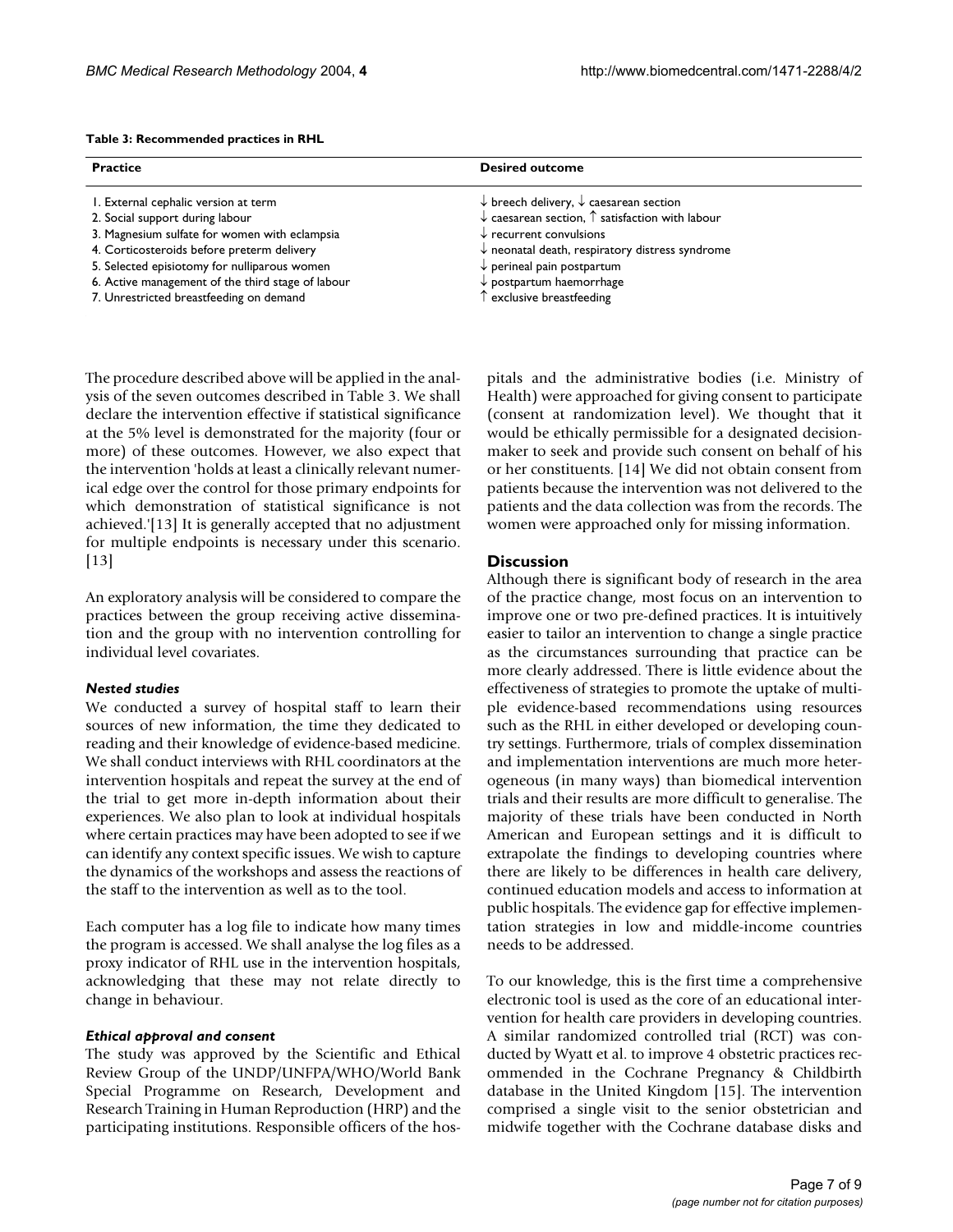an educational video of one of the practices. There was significant uptake of practices in both the intervention and control groups overall. Ventouse delivery increased (compared to the use of forceps) more in the intervention group but other practices did not follow this pattern. The timing of the trial coincided with increased recognition of the Cochrane Pregnancy and Childbirth Group's work in the U.K. The authors attributed the uptake in the control group in part to this increased visibility.

Complex intervention trials are becoming increasingly important as more emphasis is placed on changing professional behaviour. The challenges faced in the conceptualisation and the eventual design of these projects are different from clinical trials. There is a need for a multidisciplinary team working on the study design and the dynamics of implementing these studies. Clinicians are usually not familiar with the science and the process of behaviour change although they are still needed in the tailoring of the intervention according to the practices. The statistical issues are usually more complex and teams with experience in cluster randomized trials are better placed to design and implement such trials. The selection of a stratified rather than matched pair design and data collection at individual level enabling ICC calculation and secondary analyses were decisions that were taken after discussing the pros and cons of each option. The decision to collect individual data meant that a longer data collection period was necessary.

Campbell et al. presented a framework for the development and evaluation of RCTs of complex interventions [16,17]. They describe several phases of development from theory to the implementation of the trial stressing that the phases do not necessarily follow one another (theory, modelling, exploratory trial, definitive RCT and long-term implementation). Our trial did not follow this framework. The theory and past experience were available through several systematic reviews in the field. We spent considerable time in the modelling stage. This was necessary because we had to develop the regimen (i.e. dose, duration) using judgements. Following the modelling stage we held a workshop on how to deliver the intervention including role-plays for the specialists who were to deliver the intervention. In Thailand two and in Mexico one specialist conducted all workshops. We then proceeded with the definitive trial. We were aware that the intervention would be delivered slightly differently in the two countries as indicated above but thought that they were similar enough. There were some spontaneous addon activities at the centres. For example in Thailand in order to overcome the language barrier the staff in some hospitals arranged seminars on specific topics where an English speaking member of staff translated the documents on a particular topic and presented in Thai. We think that differential effects can be expected across hospitals. The additional data collected on workshops and qualitative analyses will shed more light into the dynamics of change in those particular settings.

The differences in health care delivery systems, the availability of continuing medical education programmes and access to evidence-based health care information are likely to be different in many low-income countries compared to their industrialized counterparts. The other important aspect of this trial is attempting to equip health workers with the skills to use evidence-based health care information. Provision of a regularly updated tool containing the best evidence with information on the relevance of the findings to low-income settings and implementation tools is an integral part of the implementation strategy. Strengthening the evidence-base for implementation interventions in developing countries will contribute to improvements in standards of care.

#### **Competing interests**

None declared.

# **Authors contributions**

All authors are members of the Steering Committee of the trial and participated in the conceptualisation and implementation of the trial. All authors read, commented and approved the manuscript.

#### **Acknowledgements**

Irwin Nazareth moderated the workshop for the specialists who delivered the interventions. Richard Johanson and Jeremy Wyatt shared their experiences from the CCPC trial with the research team. Patricio Sanhueza, Narong Winiyakul and Chompilas Chongsomchai delivered the trial intervention. Robert Pattinson contributed to the trial protocol. Jeremy Grimshaw holds a Canada Research Chair in Health Knowledge Transfer and Uptake.

#### **References**

- 1. Haynes RB, Sackett DL, Tugwell P: **[Problems in handling of clini](http://www.ncbi.nlm.nih.gov/entrez/query.fcgi?cmd=Retrieve&db=PubMed&dopt=Abstract&list_uids=10.1001/archinte.143.10.1971)[cal research evidence by medical practitioners](http://www.ncbi.nlm.nih.gov/entrez/query.fcgi?cmd=Retrieve&db=PubMed&dopt=Abstract&list_uids=10.1001/archinte.143.10.1971)[.](http://www.ncbi.nlm.nih.gov/entrez/query.fcgi?cmd=Retrieve&db=PubMed&dopt=Abstract&list_uids=6625783)** *Arch Intern Med* 1983, **143:**1971-1975.
- 2. Guyatt GH, Rennie D: **[Users' guides to the medical literature](http://www.ncbi.nlm.nih.gov/entrez/query.fcgi?cmd=Retrieve&db=PubMed&dopt=Abstract&list_uids=10.1001/jama.270.17.2096)[.](http://www.ncbi.nlm.nih.gov/entrez/query.fcgi?cmd=Retrieve&db=PubMed&dopt=Abstract&list_uids=8411578)** *JAMA* 1993, **270:**2096-2097.
- 3. Gulmezoglu AM, Villar J, Carroli G, Hofmeyr J, Langer A, Schulz K, Guidotti R: **[WHO is producing a reproductive health library](http://www.ncbi.nlm.nih.gov/entrez/query.fcgi?cmd=Retrieve&db=PubMed&dopt=Abstract&list_uids=9193317) [for developing countries.](http://www.ncbi.nlm.nih.gov/entrez/query.fcgi?cmd=Retrieve&db=PubMed&dopt=Abstract&list_uids=9193317)** *BMJ* 1997, **314:**1695.
- 4. Freemantle N, Harvey EL, Wolf F, Grimshaw JM, Grilli R, Bero LA: **Printed educational materials: effects on professional practice and health care outcomes (Cochrane Database).** *Syst Rev* 2002:C0000172.
- 5. NHS Centre for Reviews and Dissemination: **Getting evidence into practice.** *Effective Health Care* 1999, **5:**1-16.
- 6. Hulscher ME, Wensing M, van der Weijden T, Grol R: **Interventions to implement prevention in primary care (Cochrane Database).** *Syst Rev* 2001:C0000362.
- 7. Eccles M, Grimshaw J, Campbell M, Ramsay C: **[Research designs](http://www.ncbi.nlm.nih.gov/entrez/query.fcgi?cmd=Retrieve&db=PubMed&dopt=Abstract&list_uids=10.1136/qhc.12.1.47) [for studies evaluating the effectiveness of change and](http://www.ncbi.nlm.nih.gov/entrez/query.fcgi?cmd=Retrieve&db=PubMed&dopt=Abstract&list_uids=10.1136/qhc.12.1.47) [improvement strategies](http://www.ncbi.nlm.nih.gov/entrez/query.fcgi?cmd=Retrieve&db=PubMed&dopt=Abstract&list_uids=10.1136/qhc.12.1.47)[.](http://www.ncbi.nlm.nih.gov/entrez/query.fcgi?cmd=Retrieve&db=PubMed&dopt=Abstract&list_uids=12571345)** *Quality and Safety in Health Care* 2003, **12:**47-52.